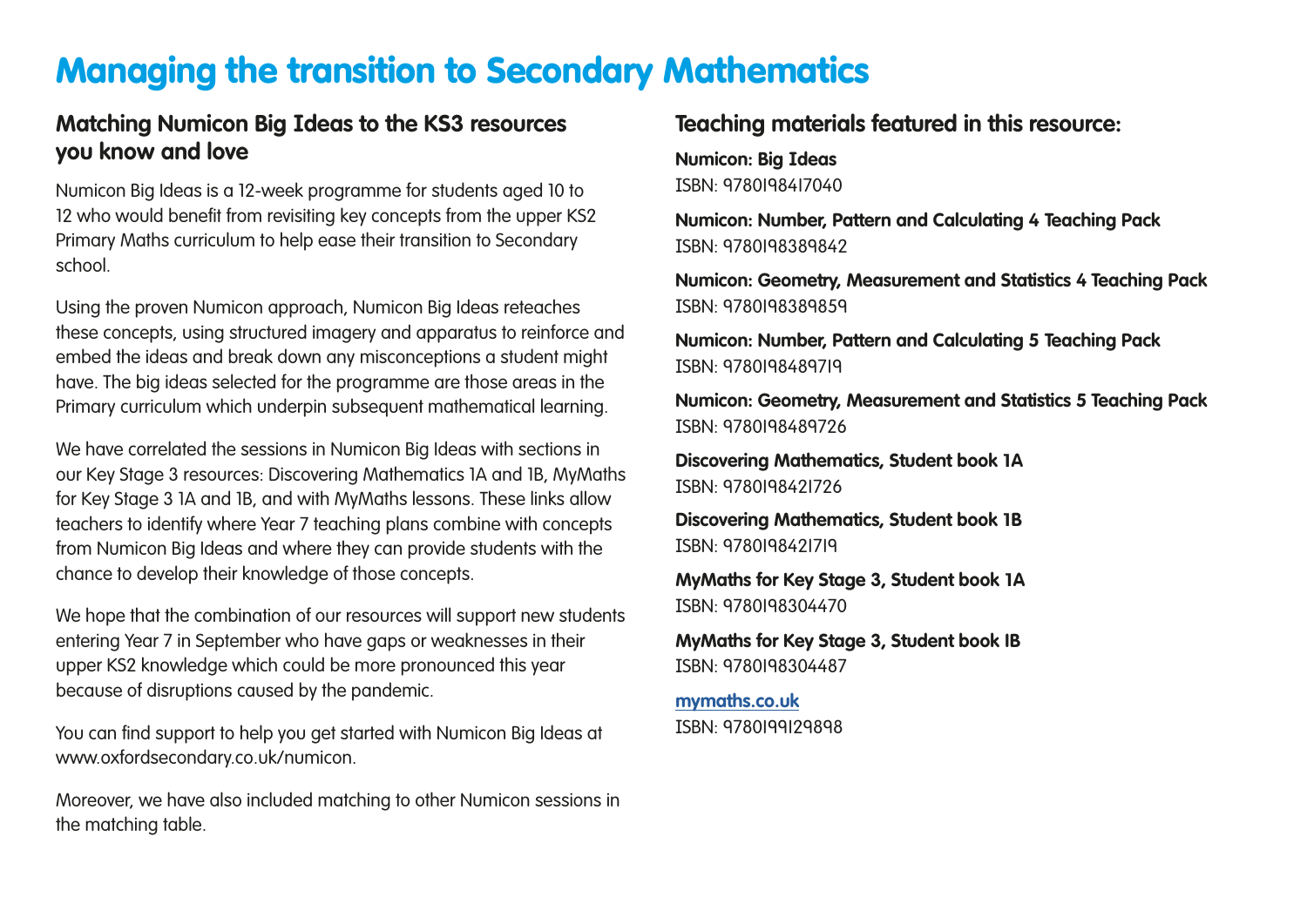| <b>NBI</b><br>unit | <b>Numicon Big Ideas</b><br>lesson                                                     | <b>Learning objectives</b>                                                                                                                                                                                                                                                                       | <b>Numicon Teaching Packs</b>                                                                                                             | <b>Discovering Mathematics</b>                                                            |                           | <b>MyMaths for KS3</b>                                                                           |                                                            |                           |
|--------------------|----------------------------------------------------------------------------------------|--------------------------------------------------------------------------------------------------------------------------------------------------------------------------------------------------------------------------------------------------------------------------------------------------|-------------------------------------------------------------------------------------------------------------------------------------------|-------------------------------------------------------------------------------------------|---------------------------|--------------------------------------------------------------------------------------------------|------------------------------------------------------------|---------------------------|
|                    |                                                                                        |                                                                                                                                                                                                                                                                                                  |                                                                                                                                           | <b>Student book IA</b>                                                                    | <b>Student</b><br>book IB | <b>Student book IA</b>                                                                           | <b>Student book IB</b>                                     | <b>MyMaths</b><br>lessons |
|                    | I: Becoming familiar with<br><b>Numicon Shapes</b>                                     | • To become sufficiently familiar with Numicon Shapes so they can be used as a concrete<br>manipulative in the forthcoming sessions.                                                                                                                                                             |                                                                                                                                           |                                                                                           |                           |                                                                                                  |                                                            |                           |
|                    | 2: Getting to know<br>number rods                                                      | . To be able to match number rods with numerals.<br>• To represent numbers using base-ten apparatus and arrow cards.<br>. To become familiar with using number rods for whole numbers, doubles, halves and<br>number bonds to 20, 60 and 100.                                                    |                                                                                                                                           |                                                                                           |                           |                                                                                                  |                                                            | 1336, 1346,<br>1347, 1397 |
|                    | 3: Base ten                                                                            | . To use regrouping when crossing multiples of ten.<br>• To represent numbers using base-ten apparatus and arrow cards.                                                                                                                                                                          |                                                                                                                                           | Number hacks, Number<br>Bonds to I0: p.362                                                |                           |                                                                                                  |                                                            | 1221, 1348                |
|                    | 4: Properties of number                                                                | . To introduce the term 'commutative' in context.<br>. To work systematically to produce number bonds of 8.<br>. To identify odd and even numbers and to use them in context.<br>. To look for patterns, predict answers and check them using manipulatives.                                     |                                                                                                                                           |                                                                                           |                           |                                                                                                  |                                                            | 1218, 1398                |
| $\overline{2}$     | I: Whole numbers with<br>four digits and zero as a<br>place holder                     | · To visualize, describe or draw 2-, 3- and 4-digit numbers.<br>. To understand and explain the role of 0 as a place holder in 2-, 3- and 4-digit numbers.                                                                                                                                       | NPC 4, Numbers and the Number System I,<br>Activities 3-6;<br>Numbers and the Number System 2, Activities<br>3 and 4.                     | I.I Place Values and<br>Order of Numbers: p.5                                             |                           | la Place Value: p.4                                                                              |                                                            | 1216, 1352,<br>1918, 1972 |
|                    | 2: Ordering and<br>comparina numbers:<br>4-digit and 5-digit<br>numbers                | . To understand the quantity and column value of digits in numbers between 1000 and<br>100 000.<br>. To recognize the place value of each digit in 5-digit numbers.<br>. To order and compare numbers up to 100 000.                                                                             | NPC 4, Numbers and the Number System 2,<br>Activities 2 and 3.<br>NPC 5, Numbers and the Number System I,<br>Activities 6 and 7.          | <b>LI Place Values and</b><br>Order of Numbers: p.5                                       |                           |                                                                                                  |                                                            | 1918, 1972                |
|                    | 3: Counting forwards<br>and backwards, across<br>boundaries, using<br>multiples of ten | . To order and compare numbers greater than 1000.<br>. To use place value for addition and subtraction (forup to 7-digit numbers).<br>• To recoanize the place value of each diait up to<br>7-digit numbers (millions, hundred thousands, ten thousands, thousands, hundreds, tens<br>and ones). | NPC 4, Calculating 2, Activities I and 2.<br>NPC 5, Numbers and the Number System I,<br>Activities 6 and 7.<br>Repeat for larger numbers. | I.2 Addition: p.I0                                                                        |                           |                                                                                                  |                                                            | 1399                      |
|                    | 4: Rounding numbers to<br>use in calculations                                          | . To round 5-digit numbers to the nearest 10, 100, 1000, 10000, 100 000.<br>. To compare rounded numbers with unrounded numbers.<br>. To check that calculations are of the correct magnitude using rounding.                                                                                    | NPC 4, Numbers and the Number System 3,<br>Activity 5.<br>NPC 5, Numbers and the Number System 4,<br>Activities 2-4                       | .4 Efficient Addition and<br>Subtraction by Hand:<br>p. 2I, 3.I Rounding<br>Numbers: p.7I |                           | Iq Rounding and estimating: p.16                                                                 | 7a Rounding: p.I26                                         | 1003, 1840.<br>1373, 1219 |
| 3                  | I: Estimating                                                                          | • To know estimates are not exact amounts and are often given as round multiples of 10,<br>100 or 1000.<br>. To use rounding to estimate answers in calculations<br>involving numbers with up to 4 digits.<br>. To estimate to check the reasonableness of an answer.                            | NPC 4, Numbers and the Number System 3,<br>Activity 3.<br>NPC 5, Numbers and the Number System 4,<br>Activities I, 7 and 8.               | 3.I Roundina Numbers:<br>p.7I 3.2 Estimation: p.75                                        |                           |                                                                                                  |                                                            | 1002, 1003.<br>1219, 1840 |
|                    | 2: Column adding                                                                       | . To add numbers with up to four digits using the formal written method of column adding.<br>• To estimate the answer to an adding calculation before calculating and then to check<br>answers.                                                                                                  | NPC 4, Calculating 8, Activity 4.<br>NPC 5, Calculating 5, Activities I-3.                                                                | I.2 Addition: p.I0                                                                        |                           | 7c Written addition and<br>subtraction I: p.134, 7d Written<br>addition and subtraction 2: p.136 | le Written methods<br>of addition and<br>subtraction: p.I2 | 1020, 1399.<br>1901, 1902 |
|                    | 3: Column subtracting                                                                  | • To subtract numbers with up to four digits using the formal written method of column<br>subtracting.<br>• To estimate the answer to a subtracting calculation before calculating and then to check<br>answers                                                                                  | NPC 4, Calculating 9, Activities 2-4.<br>NPC 5, Calculating 6, Activities 2 and 3.                                                        | I.3 Subtraction: p.I5                                                                     |                           | 7c Written addition and<br>subtraction I: p.134, 7d Written<br>addition and subtraction 2: p.136 | le Written methods<br>of addition and<br>subtraction: p.I2 | 1901, 1903.<br>1908, 1028 |
|                    | 4: Inverse relationships                                                               | . To use the inverse relationship between adding and subtracting to solve a variety of<br>problems<br>. To know that using the inverse relationships can be useful to check calculations.                                                                                                        | NPC 4, Pattern and Algebra 2, Activities I and<br>2; Calculating I,<br>Activity 3.<br>NPC 5, Calculating I, Activities I and 2.           |                                                                                           |                           |                                                                                                  |                                                            | 1398                      |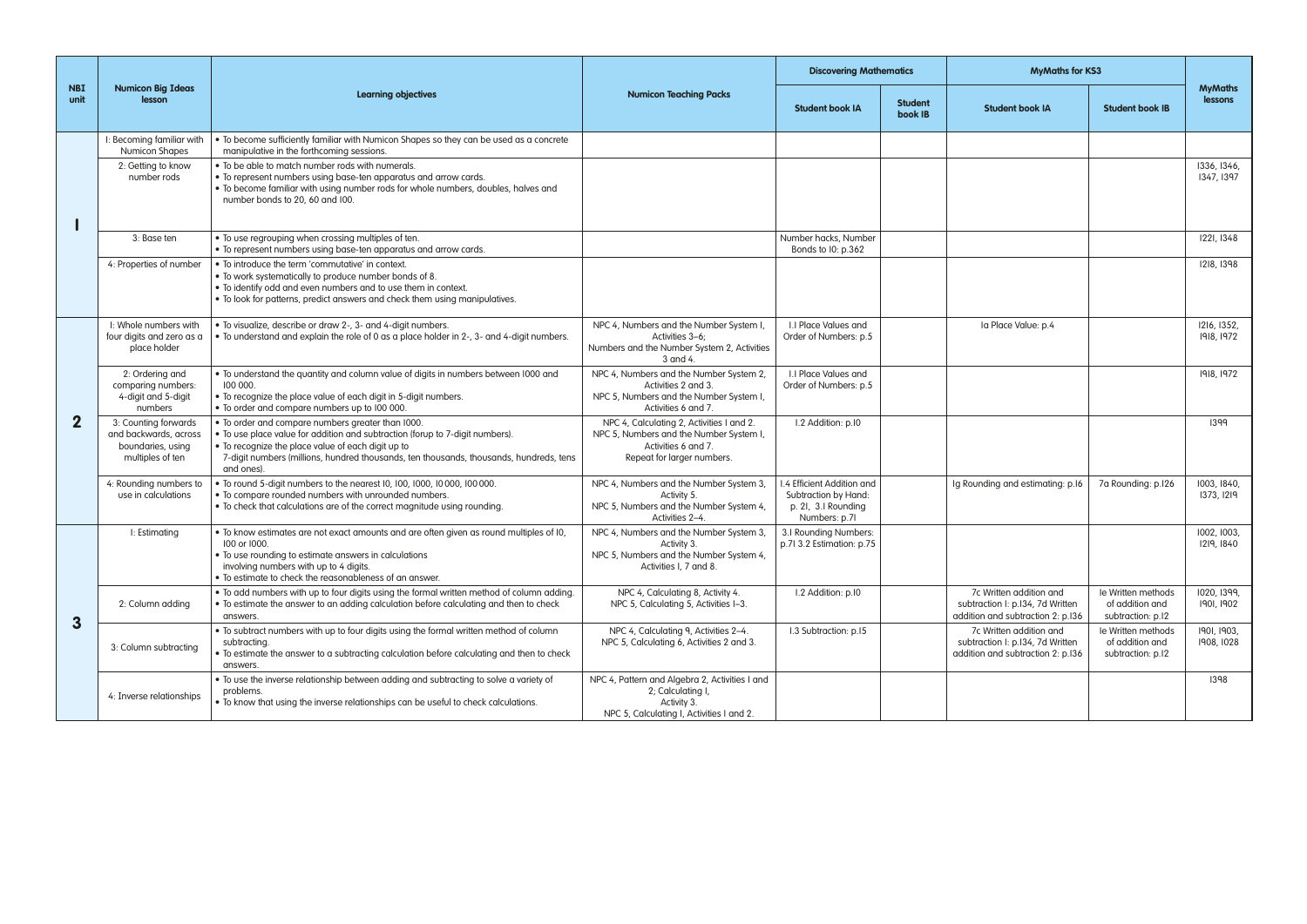| <b>NBI</b><br>unit | <b>Numicon Big Ideas</b><br>lesson                           | <b>Learning objectives</b>                                                                                                                                                                                                                                                                                                        |                                                                                                                                                                          | <b>Discovering Mathematics</b>                                                                        |                                                                                      | <b>MyMaths for KS3</b>                                |                                                       | <b>MyMaths</b>            |
|--------------------|--------------------------------------------------------------|-----------------------------------------------------------------------------------------------------------------------------------------------------------------------------------------------------------------------------------------------------------------------------------------------------------------------------------|--------------------------------------------------------------------------------------------------------------------------------------------------------------------------|-------------------------------------------------------------------------------------------------------|--------------------------------------------------------------------------------------|-------------------------------------------------------|-------------------------------------------------------|---------------------------|
|                    |                                                              |                                                                                                                                                                                                                                                                                                                                   | <b>Numicon Teaching Packs</b>                                                                                                                                            | <b>Student book IA</b>                                                                                | <b>Student</b><br>book IB                                                            | <b>Student book IA</b>                                | <b>Student book IB</b>                                | lessons                   |
| 4                  | I: Multiplying and dividing                                  | • To recognize that multiplying and dividing are inverse operations (e.g. $10 \times 5 = 50$ and<br>$50 \div 5 = 10$ .<br>• To recognize that multiplying is repeated adding of the same number.<br>. To recognize that dividing is repeated subtracting of the same number.<br>. To understand the role of zeros in multiplying. | NPC 4, Calculating 5, Activities I and 3;<br>Calculating 6, Activity 5.<br>NPC 5, Calculating 4, Activity 3.                                                             | 2.1 Multiplication: p.32<br>2.2 Division: p.45                                                        |                                                                                      | 14a Multiplication: p.258                             |                                                       | 1910, 1367.<br>1401, 5682 |
|                    | 2: Multiplying and dividing<br>by I0, I00, I000              | . To multiply a single-digit number by 10, 100 or 1000.<br>. To divide a thousands, hundreds or tens number by 10, 100 or 1000 leaving a whole<br>number.                                                                                                                                                                         | NPC 4, Calculating 7, Activities I-5.                                                                                                                                    | 2.1 Multiplication: p.32<br>2.2 Division: p.45 6.3<br>Multiplying and Dividing<br>by 10, 100 and 1000 |                                                                                      | 14b Multiplying by 10 and 100:<br>p.260               | Ib Multiply and divide<br>by 10, 100 and 1000:<br>p.6 | 1027, 1368.<br>1392       |
|                    | 3: Multiplying: HTO $\times$ O                               | . To be able to multiply a 3-digit number by a I-digit number.<br>• To be able to use the long and short written methods of multiplying.                                                                                                                                                                                          | NPC 4, Calculating I0, Activities 4 and 5.<br>NPC 5, Calculating 4, Activity 5.                                                                                          |                                                                                                       |                                                                                      | 14d Written methods of<br>multiplication: p.264       |                                                       | 1024, 1025.<br>1904, 1911 |
|                    | 4: Dividing with informal<br>methods                         | • To reinforce the understanding that dividing is the inverse of multiplying.<br>• To understand that dividing is repeated subtracting (of the same number).<br>. To recognize that dividing results in equal parts.                                                                                                              | NPC 4, Calculating 6, Activities 3 and 4.<br>NPC 5, Calculating 8, Activity 4.                                                                                           |                                                                                                       |                                                                                      | 14e Mental methods of division:<br>p.266              |                                                       | 1228, 1391.<br>1775, 5682 |
| 5                  | I: Unit fractions                                            | • To be able to show basic fractions on a number line.<br>. To understand that fractions involve dividing.<br>• To know that in unit fractions of the type I/d as d gets bigger the fraction gets smaller.                                                                                                                        | NPC 4. Numbers and the Number System 5.<br>Activities I and 4; Calculating II, Activity 5.                                                                               | 5 Understandina<br>Fractions: p.II0                                                                   |                                                                                      | 4a Writing fractions: p.66                            |                                                       | 1062, 1018.<br>1220, 1369 |
|                    | 2: Non-unit fractions                                        | . To be able to show basic non-unit fractions on a number line.<br>• To understand that non-unit fractions involve dividing and multiplying.<br>. To know that fractions of the type n/d are n times bigger than the unit fraction I/d                                                                                            | NPC 4, Numbers and the Number System 5,<br>Activity 3; Calculating II, Activity 5.                                                                                       | 5 Understanding<br>Fractions: p.II0                                                                   |                                                                                      |                                                       | 4a Fractions p.64                                     | 1018, 1062                |
|                    | 3: Fractions of amounts                                      | . To be able to calculate a non-unit fraction of an amount, e.g. 4/5 of 20.<br>• To use a number line for tenths accurately.                                                                                                                                                                                                      | NPC 4, Numbers and the Number System 5,<br>Activity 3.<br>NPC 5, Numbers and the Number System 6,<br>Activities I and 2.                                                 | 5 Understanding<br>Fractions: p.II0                                                                   |                                                                                      | 4d Fractions of an amount I: p.72                     | 4e Fraction of a<br>quantity: p.72                    | 1018, 1370                |
|                    | 4: Equivalent fractions                                      | · To recognize equivalent fractions.<br>. To understand that equivalent fractions have the same value.<br>• To be able to aenerate eauivalent fractions.<br>• To recognize and use b b as the equivalent fraction convertor.                                                                                                      | NPC 4, Numbers and the Number System 5,<br>Activity 2;<br>Numbers and the Number System 7, Activity 4.<br>NPC 5, Numbers and the Number System 2,<br>Activities 5 and 7. | 5.3 Equivalent Fractions<br>p.128                                                                     |                                                                                      | 4b Equivalent fractions: p.68                         | 4b Equivalent<br>fractions: p.66                      | 1042, 1773,<br>1984, 1371 |
| 6                  | I: Adding and subtracting<br>fractions (same<br>denominator) | • To be able to add and subtract two (or more) fractions with the same denominator.<br>. To understand how denominators and numerators are manipulated in these calculations.                                                                                                                                                     | NPC 4, Numbers and the Number System 5,<br>Activities 3-5.<br>NPC 5, Numbers and the Number System<br>Calculatina I. Activity 4.                                         |                                                                                                       | 5.3 Addition<br>and<br>Subtraction<br>of Fractions<br>and Mixed<br>Numbers.<br>p.124 |                                                       | 4c Addition and<br>subtraction of<br>fractions: p.68  | 1017                      |
|                    | 2: Fractions and decimal<br>equivalents                      | To recognize common fractions and their decimal fractions equivalents (e.g. $1/2 = 0.5$ , $1/4$<br>$= 0.25, 4/10 = 0.4$ .<br>• To compare and order decimal fractions (e.g. 0.1 is 10 times bigger than 0.01).                                                                                                                    | NPC 4, Numbers and the Number System 6,<br>Activities 3 and 4:<br>Numbers and the Number System 8, Activity 3.                                                           | 6.I Decimal Plae Values:<br>p.146, 6.2 Conversion<br>between Fractions and<br>Decimals: p.154         |                                                                                      |                                                       | 4d Decimals and<br>fractions: p.70                    | 1009, 1016.<br>1072, 1378 |
|                    | 3: Percentages                                               | • To know that percentages are a way of expressing hundredths.<br>• To be able to work out simple percentages of amounts (e.g. 25% of 200, I% of 400).<br>. To know the fraction equivalents of I%, 50% and I0%.<br>• To understand that, e.g. 5% is half of 10% when the total amount is the same.                               | NPC 5, Numbers and the Number System 7,<br>Activities I and 2:<br>Calculating II, Activities I and 2.                                                                    | 6.4 Introducina<br>Percentages: p.168<br>6.5 Percentages of<br>Qunatities: p.174                      |                                                                                      | 4f Percentages: p.76, 4g Finding<br>percentages: p.78 | 4f Percentages: p.74                                  | 1029,1030,<br>5688        |
|                    | 4: Multiplying a fraction by<br>a whole number               | • To multiply a whole number by unit and non-unit fractions (e.g. $1/5 \times 200$ and $3/5 \times 200$ )<br>• To represent fraction calculations on a number line.                                                                                                                                                               | NPC 5, Calculating 14, Activities 2-4; Calculat-<br>ing 15, Activity 5.                                                                                                  |                                                                                                       | 5.4<br>Multiplication<br>of Fractions:<br>p.128                                      |                                                       |                                                       | 1768                      |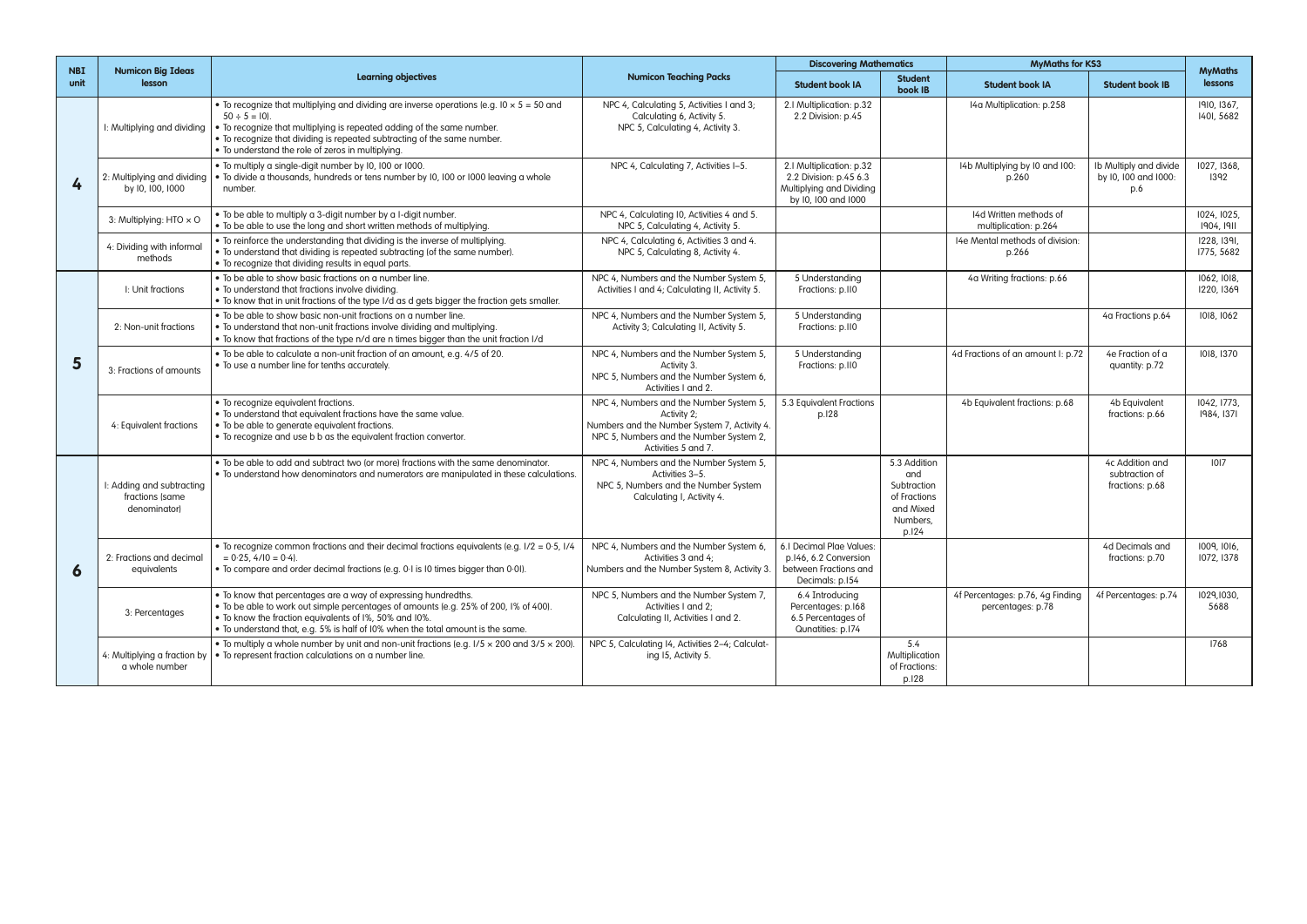| <b>NBI</b> | <b>Numicon Big Ideas</b><br>lesson                                        | <b>Learning objectives</b>                                                                                                                                                                                                                                        | <b>Numicon Teaching Packs</b>                                                                                                                                                    | <b>Discovering Mathematics</b>                                |                                                             | <b>MyMaths for KS3</b>                          |                                                                                                       | <b>MyMaths</b>            |
|------------|---------------------------------------------------------------------------|-------------------------------------------------------------------------------------------------------------------------------------------------------------------------------------------------------------------------------------------------------------------|----------------------------------------------------------------------------------------------------------------------------------------------------------------------------------|---------------------------------------------------------------|-------------------------------------------------------------|-------------------------------------------------|-------------------------------------------------------------------------------------------------------|---------------------------|
| unit       |                                                                           |                                                                                                                                                                                                                                                                   |                                                                                                                                                                                  | <b>Student book IA</b>                                        | <b>Student</b><br>book IB                                   | <b>Student book IA</b>                          | <b>Student book IB</b>                                                                                | lessons                   |
| 7          | I: Place value extended to<br>tenths and hundredths                       | • To link decimals with tenths and hundredths fluently and understand their position in the<br>base-ten system.<br>. To order decimals with two decimal places.                                                                                                   | NPC 4, Numbers and the Number System 6,<br>Activities 6 and 7;<br>Numbers and the Number System 8, Activities<br>$2 - 5$ .                                                       | 6.I Decimal Plae Values:<br>p.146                             |                                                             | Ic Place value and decimals: p.8                |                                                                                                       | 1072, 1076                |
|            | 2: Money, money, money                                                    | . To compare and order decimals to two decimal places in the context of money.<br>• To understand the use of zero as a place holder in the context of money.                                                                                                      | NPC 4, Numbers and the Number System 6,<br>Activity 7:<br>Numbers and the Number System 8, Activity 6;<br>Calculating I, Activity 4.<br>GMS 4, Measurement 2, Activity I         |                                                               |                                                             | Id Decimals and money: p.I0                     |                                                                                                       | 1378, 1014.<br>1377, 1226 |
|            | 3: Numbers to three<br>decimal places                                     | . To read, write, order and compare numbers with up to three decimal places.<br>. To use a number line to represent numbers with up to three decimal places.                                                                                                      | NPC 5, Pattern and Algebra I, Activities 4<br>and 5.<br>NPC 5, Numbers and the Number System 3,<br>Activity 6.                                                                   | 6.I Decimal Plae Values:<br>p.146                             |                                                             |                                                 |                                                                                                       | 1009, 1379.<br>1072, 1076 |
|            | 4: Ordering and rounding<br>decimals                                      | • To compare numbers with the same number of decimal places (with three decimal<br>places).<br>. To round numbers with up to two decimal places to the nearest whole number.<br>. To round numbers with two decimal places to the nearest tenth.                  | NPC 4, Numbers and the Number System 6,<br>Activities 8 and 9:<br>Numbers and the Number System 8, Activity 8.<br>NPC 5, Numbers and the Number System 4,<br>Activities 5 and 6. | 6.1 Decimal Plae Values:<br>p.146                             |                                                             |                                                 |                                                                                                       | 1076, 1001.<br>1072, 1004 |
| 8          | I: Using the column<br>method with larger<br>numbers                      | • To use the written column method for adding and subtracting (up to 5-digit numbers).<br>. To use estimation and the inverse relationship<br>between adding and subtracting to check answers.                                                                    | NPC 5, Calculating 5, Activities I and 2; Calcu-<br>lating 6, Activities<br>I and 2.                                                                                             | I Adding and<br>Subtracting whole<br>Numbers: p.3             |                                                             | 7d Written addition and<br>subtraction 2: p.136 |                                                                                                       | 1020, 1028,<br>1908, 1987 |
|            | 2: Adding and subtracting<br>money                                        | • To know that the decimal point separates the whole and fractional parts in decimal<br>notation.<br>. To add and subtract numbers up to two decimal places using the column method.<br>. To solve simple money problems involving numbers to two decimal places. | NPC 5, Calculating I, Activity 5; Calculating 5,<br>Activity 4;<br>Calculating 6, Activity 3.                                                                                    |                                                               |                                                             |                                                 |                                                                                                       | 1377, 1014                |
|            | 3: Column methods for<br>adding and subtracting<br>decimals               | • To know that the decimal point separates the whole and fractional parts in decimal<br>notation.<br>• To add and subtract numbers with up to three decimal places using the column method.                                                                       | NPC 5, Numbers and the Number System I,<br>Activity 3;<br>Calculating 5, Activity 5; Calculating 6, Activity                                                                     |                                                               | 6.2 Addition<br>and<br>Subtraction<br>of Decimals:<br>p.147 | le Adding decimals: p.I2                        |                                                                                                       | 1007, 1381                |
|            | 4: Using inverse<br>relationships when adding<br>and subtracting decimals | • To use the inverse relationship between adding and subtracting to solve a variety of<br>problems.<br>. To add and subtract decimals up to two decimal places.                                                                                                   | NPC 5, Calculating I, Activities 5 and 6.                                                                                                                                        |                                                               |                                                             |                                                 |                                                                                                       | 1007                      |
| q          | I: Multiplying and dividing<br>by I0, I00 and I000<br>including decimals  | . To multiply and divide numbers, including decimals, by 10, 100 and 1000.<br>. To understand and demonstrate the new place values of digits resulting from these<br>operations.<br>. To understand the role of zero as a place holder in decimal numbers.        | NPC 5, Calculating 4, Activities 8 and 9;<br>Calculatina 7.<br>Activities 5 and 6.                                                                                               | 6.3 Multiplying and<br>Dividing by 10, 100 and<br>1000: p.159 |                                                             |                                                 |                                                                                                       | 1027, 1392,<br>1013       |
|            | 2: Multiplying 2- and<br>3-digit numbers                                  | • To develop an understanding of multiplying TO $\times$ TO and HTO $\times$ TO.<br>• To understand that multiplying can be done as repeated adding of parts.                                                                                                     | NPC 5, Calculating 12, Activities 4 and 5.                                                                                                                                       |                                                               | 1.4<br>Multiplication:<br>p.I7                              | 14d Written methods of<br>multiplication: p.264 | 7c Mental<br>multiplication and<br>division: p.130, 7d<br>Written methods of<br>multiplication: p.134 | 1025, 1911                |
|            | 3: The short written<br>method of dividing:<br>ThHTO $\div$ O             | . To link dividing to multiplying as the inverse operation.<br>• To be able to estimate an answer.<br>. To understand that dividing involves repeated subtracting of parts.                                                                                       | NPC 5, Calculating 4, Activity 6; Calculating 13,<br>Activity 2.                                                                                                                 |                                                               | I.5 Division:<br>p.22                                       |                                                 | 7e Written methods of<br>division: p.I34                                                              | 1905, 1021                |
|            | 4: Interpreting remainders                                                | · To recognize a remainder.<br>• To convert remainders to fractions and decimals.<br>• To write a remainder as a number, fraction or decimal.<br>. To write the quotient as a mixed number.                                                                       | NPC 5, Calculating 9, Activities I-5.                                                                                                                                            |                                                               |                                                             | 14f Division problems: p.268                    |                                                                                                       | 1022, 1767,<br>1016       |